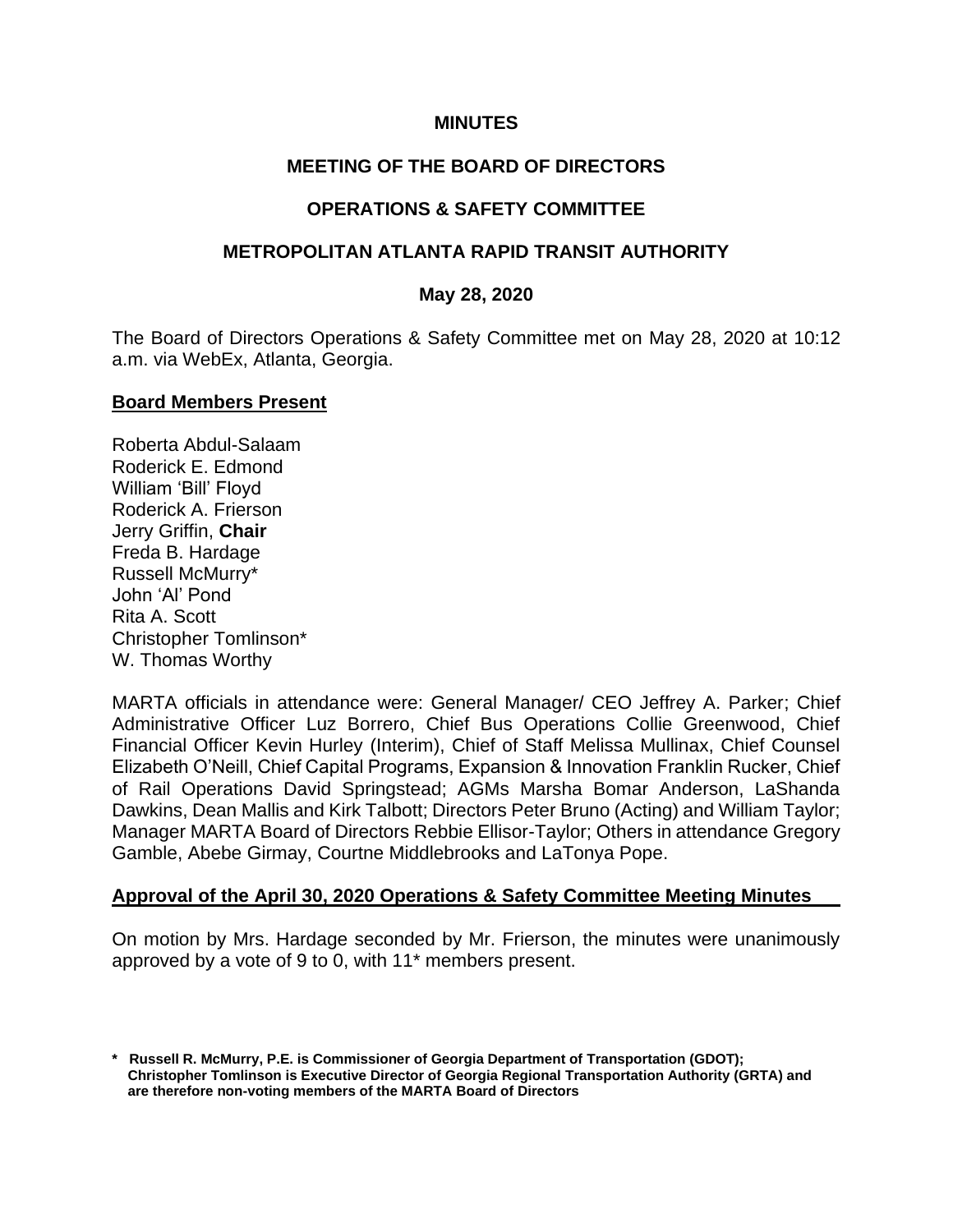## **Resolution Authorizing the Expenditure of Capital Funds for General Consulting and Professional Services (GCPS) for the Departments of Safety and Quality Assurance, Police, and Information Security in Fiscal Year 2021\_\_\_\_\_\_\_\_\_\_\_\_\_\_\_\_**

Lieutenant Gamble presented a resolution authorizing the General Manager/CEO or his delegate, to provide funding authorization in an amount of \$4,260,000 to the Department of Safety and Quality Assurance, Police and Information Security for professional and specialize vendors holding a valid GSA Schedule 70 to support delivery and execution of the Capital Improvement Program (CIP) on an as-needed basis in Fiscal Year 2021.

GCPS contract staff is necessary to implement MARTA's Departments of Police, Cyber Enterprise and Safety and Quality Assurance, to support projects identified in the Capital Improvement Program.

These capital projects require highly experienced staff with specialized expertise in the areas of planning, design, implementation, training and documentation, to support the developing and maturing security initiatives, and maintain adequate levels of daily system security and emergency management protocols in accordance with federal regulations.

GCPS is used for Systems Security (Vehicle Security Camera System/video-pullers). A group of thirteen (9 GCPS + 4 FTE) pulls all requested videos for investigations, complaints, or commendations, while maintaining the chain of custody.

Mr. Mallis presented an overview of General Consulting and Professional Services for Cyber Enterprise.

Cyber Enterprise contract personnel:

Support Police, Cyber Enterprise, Safety and Quality Assurance

- Total FY'21 requested budget: \$4,260,000.00
- FY'21 Support requested for Cyber Enterprise: \$1,800,000.00
- Cyber Enterprise FY'20 budget:  $$3,000,000.00 -$  spent  $$1,279,026.70$  as of April 30, 2020.
- Four GCPS positions that were part of the original FY'20 request were not Filled. The play for FY'21 and forward, is to reduce dependency on GCPS Contract staff. The request for FY'21 covers annual Payment Card Industry Compliance, building protection, monitoring around the train control network And implementation of new technologies. The GCPS costs will be paid from \$2.4M allocated for Capital Project #32149 in FY'21.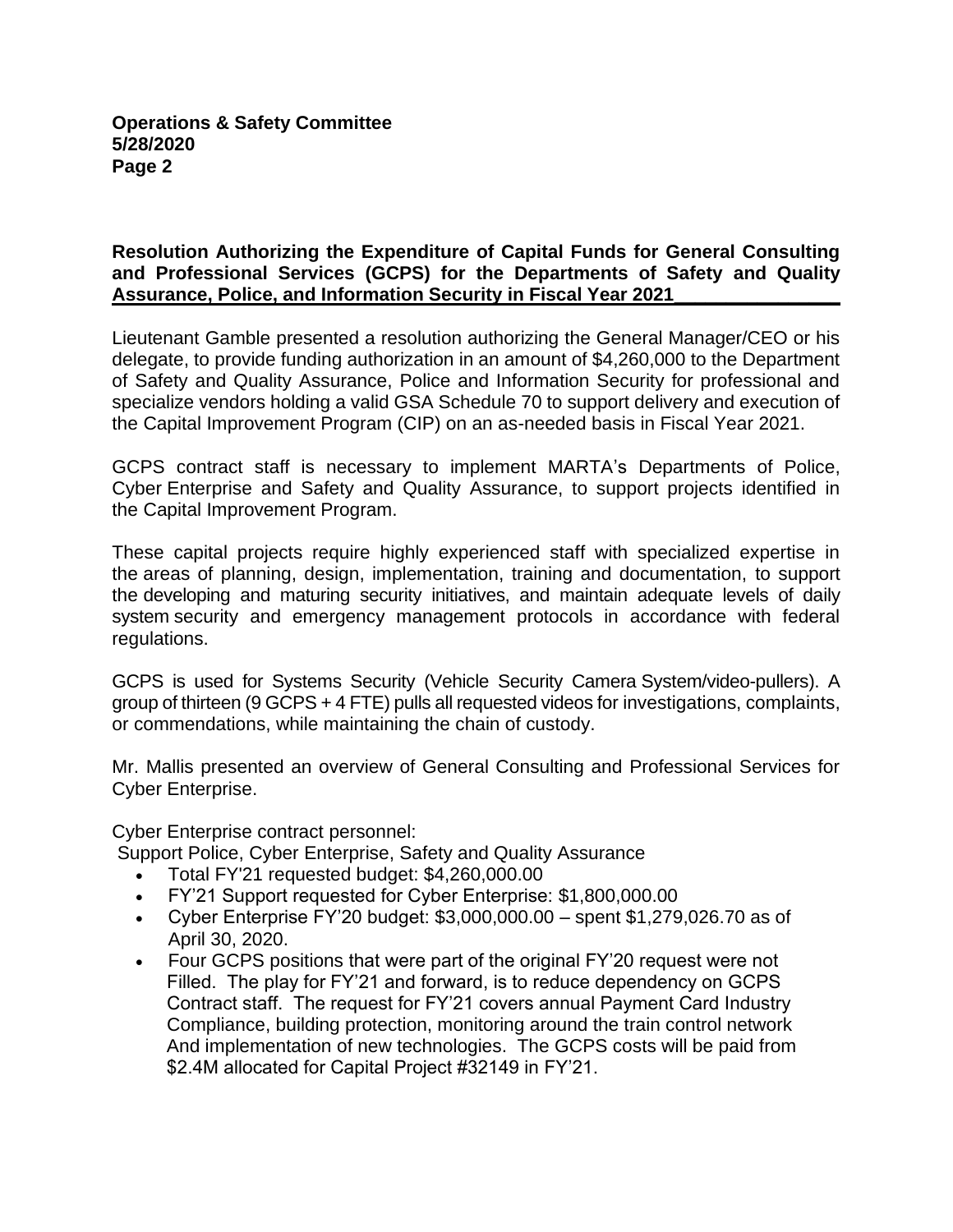#### **Operations & Safety Committee 5/28/2020 Page 3**

Mr. Frierson said the presentation indicates that there were 7,907 requests to pull video footage. He asked if the Authority was compensated for pulling the video footage.

Ms. O'Neill said yes, the Authority is compensated when video footage is supplied in response to an Open Record Request.

Ms. Scott noted that the spend on the police budget is in the amount of \$1,079,332.96 as of April 30, 2020, and asked are there any videos in accordance with that dollar amount.

Lieutenant Gamble said there were and he provide an update following the Webex.

Mr. Pond said the presentation references that the Authority is tracking a little over \$1M for this year. However, the request is for \$2M. He asked what factor is driving the increase.

Lieutenant Gamble said that there was a transition period before his position was filled and during this period, there were job vacancies that were not filled. However, looing at the historical view of FY19, the Authority spent \$2M.

Mr. Griffin said while cameras are live and monitored at MARTA Headquarters, the harddrive is physically located on MARTA buses. He asked to maintain the chain of custody, if the data was downloaded from the hard-drive.

Lieutenant Gamble said yes that is correct. When a video request is received, security technicians go out to the requested bus to pull the hard-drive. Once the hard-drive is pulled, the drive uploaded to a classified drive where security parameters secure the drive.

Ms. Abdul-Salaam asked how long are videos maintained on the bus hard-drive.

Lieutenant Gamble said with the number of recordings taking place, video footage is pulled from the buses within 24-72 hours.

Mr. Worthy asked if the Authority's camera and videos are connected with the Atlanta Police Department.

Lieutenant Gamble said not at this time. The Authority recently signed a Memorandum of Understanding (MOU) Agreement with the City of Atlanta and is currently in the process of implementing the Agreement.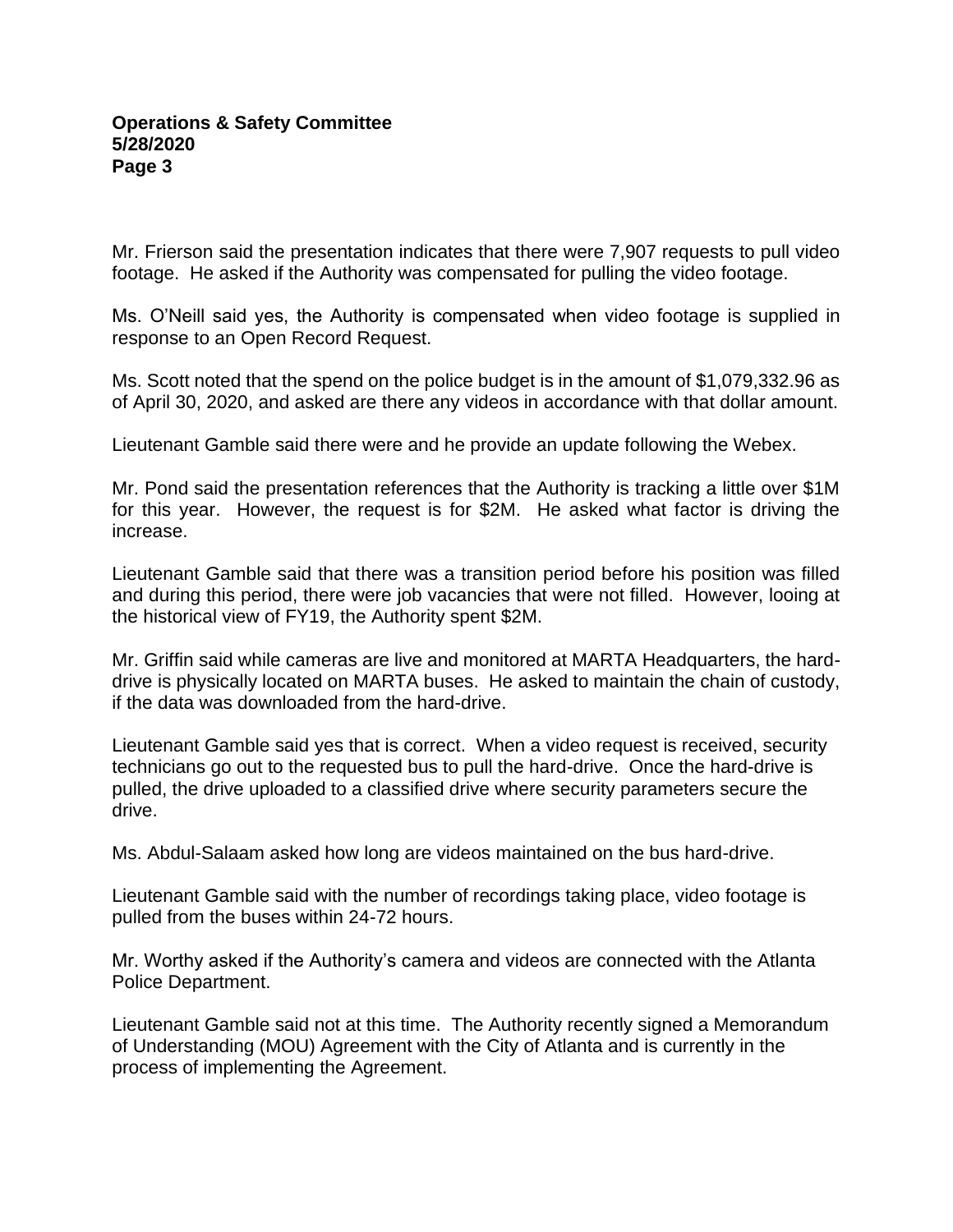On motion by Mr. Worthy, seconded by Mrs. Hardage, the resolution was unanimously approved by a vote of 9 to 0, with 11\* members present

# **Resolution Authorizing the Solicitation of Proposals for the Procurement of Computer Aided Dispatch/Records Management System-P46669\_\_\_\_\_\_\_\_\_\_\_\_\_\_**

Lieutenant Gamble presented a resolution authorizing the solicitation of proposals for the Procurement of Computer Aided Dispatch/Records Management System in the amount of \$4,350,297, for a term of three years.

He explained that Computer-Aided Dispatch is used for a variety of incident response and communication capabilities including call-taking, location verification dispatching, and call disposition.

Pamet Systems is the current CAD software that has been in-service since 1995 and is outdated. Officer incident and accident reports are hand-written and manually circulated. It is an obsolete, time consuming process that takes the officer out of service for an extended period of time. Additionally, there are no real-time analytical functions to track crime trends.

MPD will require the new vendor to submit bids that will move the Authority's current CAD system to paperless report writing and our RMS system to analytical data retrieval for the MARTA Police department to track and report crime real-time. The new RMS system also will also allow MARTA's Criminal Investigations Unit to document, track, and report all investigations to internal and external stakeholders for prosecution.

On motion by Ms. Abdul-Salaam seconded by Mrs. Hardage, the resolution was unanimously approved by a vote of 9 to 0, with 11\* members present.

## **Resolution Authorizing the Rejection of Bids Received for the Procurement of MPD Uniforms and Equipment-IFB B45252**

Lieutenant Gamble presented a resolution authorizing the General Manager/CEO or his delegate to reject all bids received for the Procurement of MARTA Police Department (MPD) Uniforms and Equipment, IFB B45252.

The purpose of this contract is to procure professional uniforms and equipment for personnel in the MARTA Police Department.

It was determined that it is in the best interest of the Authority to reject all of the bids received and to resolicit uniforms and equipment through multiple solicitations.

On motion by Mrs. Hardage, seconded by Ms. Abdul-Salaam, the resolution was unanimously approved by a vote of 9 to 0, with 11\* members present.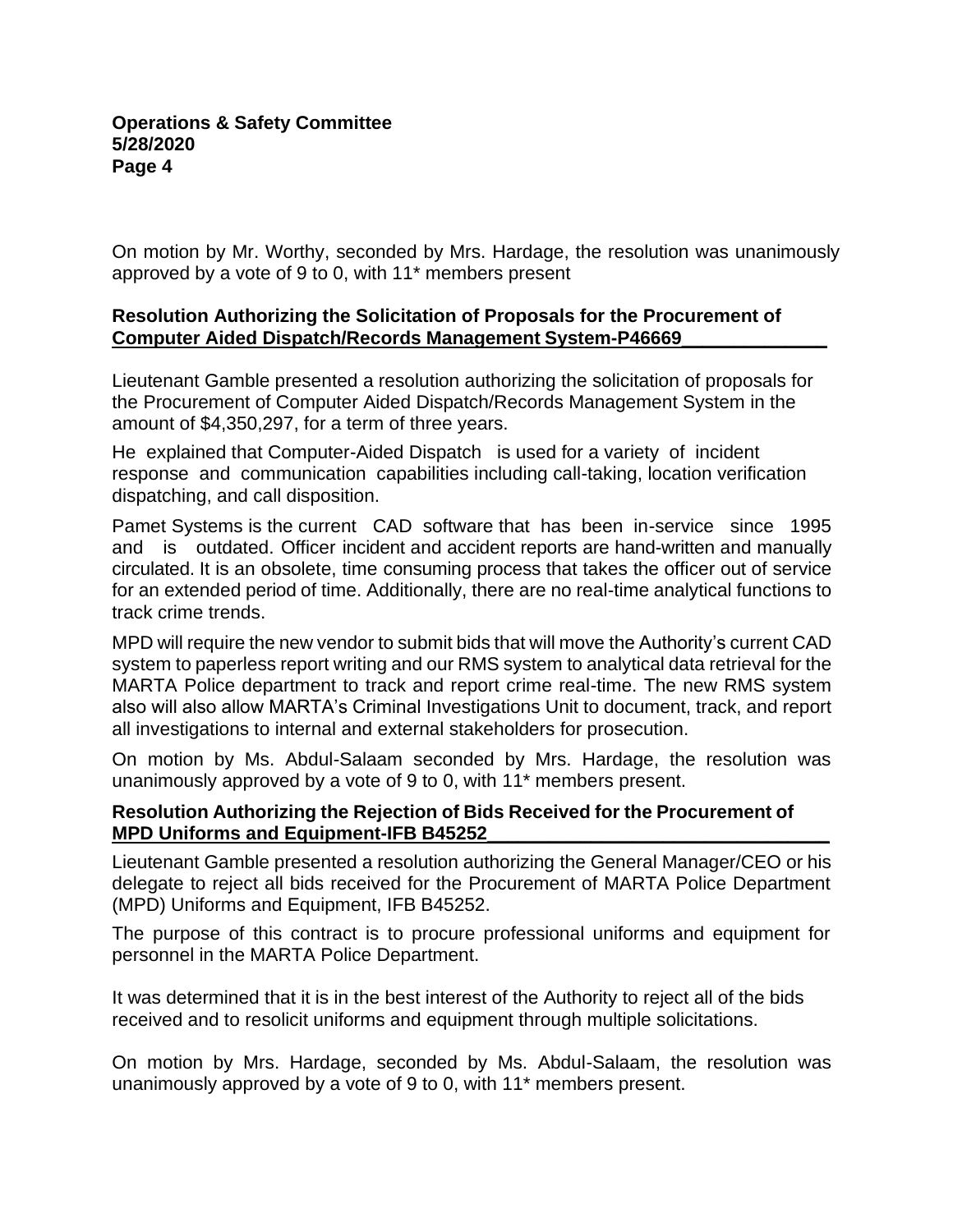## **Resolution Authorizing the Award of a Contract for the Procurement of (4) Sixtyfoot (60') Articulated CNG Buses – P46638\_\_\_\_\_\_\_\_\_\_\_\_\_\_\_\_\_\_\_\_\_\_\_\_\_\_\_\_\_\_\_\_\_**

Mr. Taylor presented a resolution authorizing the General Manager/CEO or his delegate to enter into a Contract with New Flyer of America, Inc. for the purchase of four (4) Sixty-Foot (60') Articulated CNG Buses.

This procurement would be funded with the FY2021 Federal (80%) and Capital (20%) Budget in the amount of \$4,457,492.44.

This contract provides MARTA with four (4) New Flyer, Compressed Natural Gas (CNG), XN60 Xcelsior – 60' buses utilizing a Federal Transit Administration (FTA) grant, which will replace aging diesel buses that have reached useful life of 12 years and 500,000 miles. The new CNG articulated buses will be placed on heavy ridership routes allowing the Authority to provide rapid transit at a higher seating capacity of fifty-three (53) passengers and an allowance of 48 standees. The buses will be identical to the existing articulated fleet apart from product improvements made since 2016. It is anticipated that these buses will help to ease overcrowding on assigned routes.

On motion by Mr. Frierson seconded by Mr. Pond, the resolution was unanimously approved by a vote of 9 to 0, with 11\* members present.

## Briefing – Mobility Overview

Mr. Bruno provided a Mobility briefing to the MARTA Board of Directors.

He advised that three Key Focus Areas for Mobility are:

- Reporting & Performance Tracking
- Oversight of Contractors
- Continual Improvement

Mr. Bruno provided a summary to the current Mobility Program and the current three contracts

- P36410 MTM Functional Assessment
- Executed May 18, 2016

P43706 – GTS Supplemental Operations & Maintenance

- Executed May 16, 2019
- Full NTP April 1, 2020
- Expiration May 15, 2023